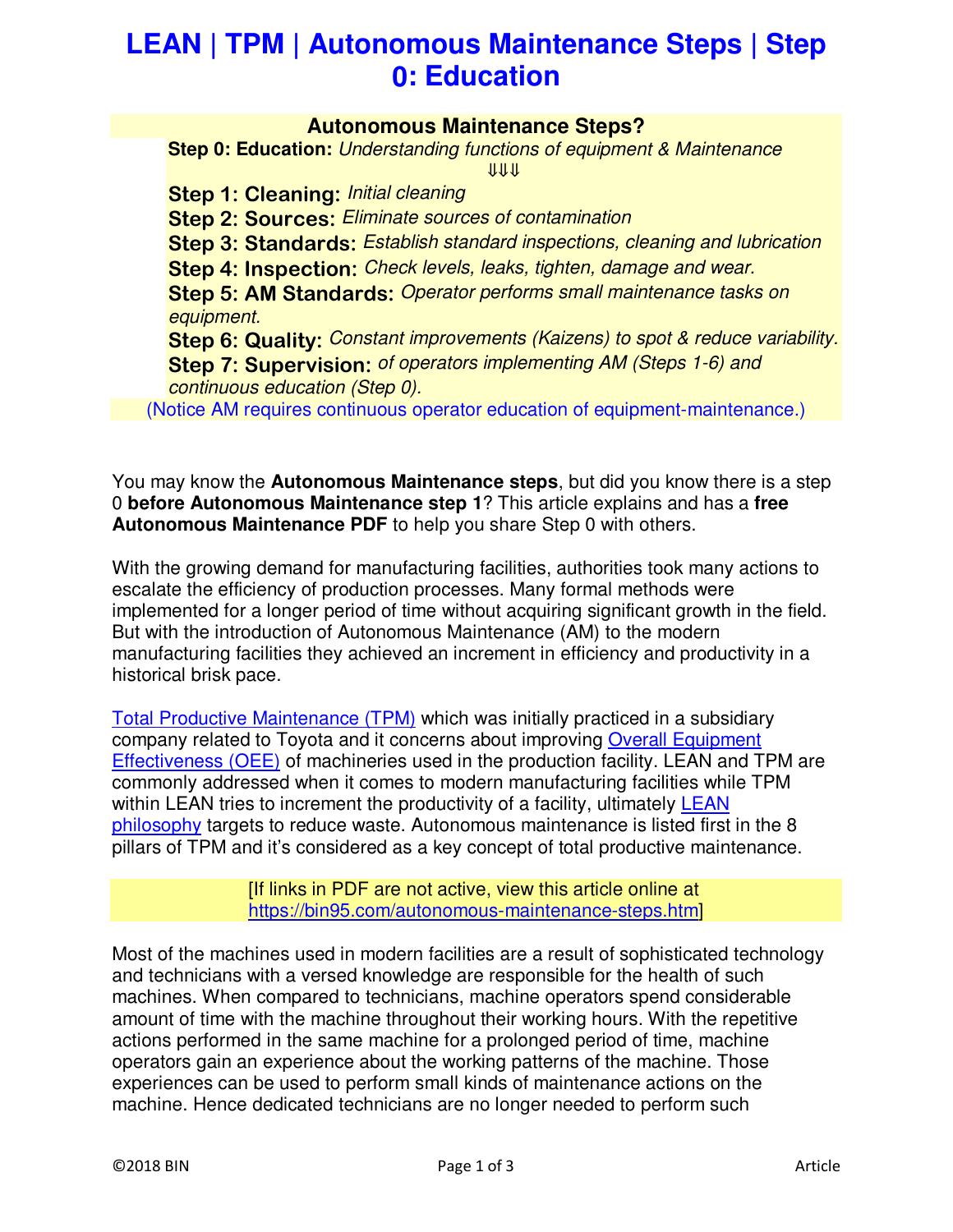maintenance activities like General Visual Inspection (GVI), lubrication, bolt tightening, monitoring and cleaning.

#### Term: "

#### **Autonomous Maintenance Step 0**

## Definition: "

Educating machine operators on the basic knowledge of machine components and functions.

 $"$ 

"

# **Autonomous Maintenance Step 0:**

Autonomous maintenance is achieved by undergoing 7 simple steps and the initial step being, Step 0: Operator Autonomous Training. In the step zero of autonomous maintenance, the goal is to increase basic understanding about machine components and train machine operators to perform maintenance activities to a certain level. If the maintenance action is too complex for a machine operator, technicians can be called upon for the assistance. With the relief from ordinary maintenance activities technicians can be detailed for specific improvement and preventative tasks which requires technical expertise. Autonomous maintenance directly impacts on the Overall Equipment Effectiveness and OEE can be raised by adopting autonomous maintenance actions which are outlined under autonomous maintenance as described above.

An approved training is mandatory to train machine operators to perform such maintenance tasks to achieve planned effectiveness and to reduce accidents that may encounter during newly incumbent tasks. A proper training program can standardize the tasks and assists machine operators to comply with the correct standards. Technical experts within the company are good assets that can be utilized to conduct training programs for the operators. Machine one point lessons, instructional videos and machine component sheets can be utilized to enhance the effectively of the training program.

Nowadays courses which are offered through internet has become the prime concern in trainings due to their high quality and readily availability. Most of such courses contains instructional videos to make the learning experience more interesting and effective.